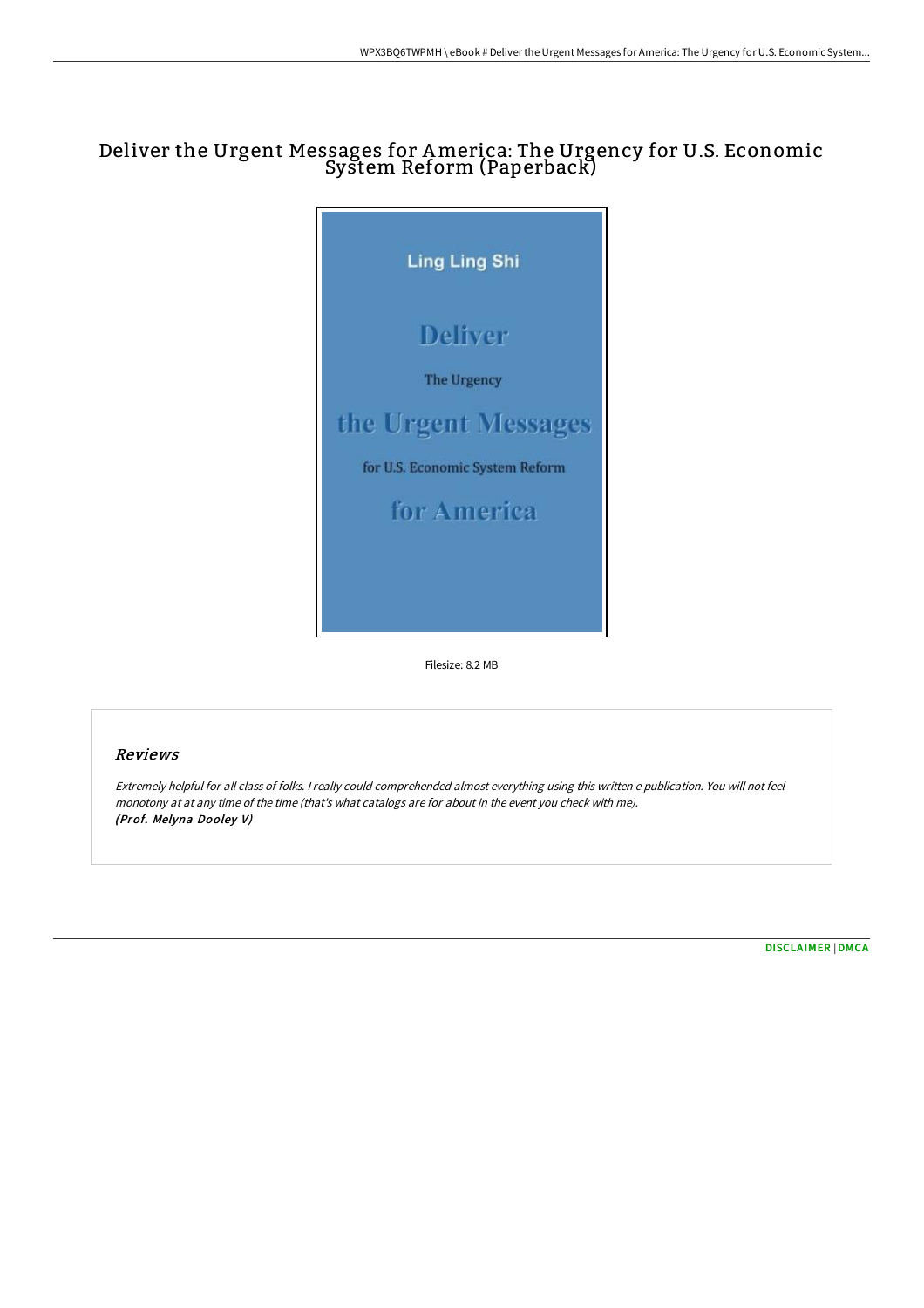### DELIVER THE URGENT MESSAGES FOR AMERICA: THE URGENCY FOR U.S. ECONOMIC SYSTEM REFORM (PAPERBACK)



iUniverse, United States, 2014. Paperback. Condition: New. Language: English . Brand New Book \*\*\*\*\* Print on Demand \*\*\*\*\*.As a servant of Lord Jesus Christ, in the beginning of November 2008, under the calling of the Lord, I step into an amazing journey to write the book ?Build An American ARK-the Strategy and Method for U.S. Economic Revival? during the time of the 2008 economic crisis. In the past five years, the mission from the Lord led me from one station to another, the Grace of God continually carries me in the journey to discover the hidden treasure and economic strength in this land, a land of brave and freedom and dream, to study in depth the poison roots and cancers of U.S. economic and political system which are endangering the U.S. Constitution Dream and our nation s tomorrow. The zeal for our nation and people, the zeal for the Word of God brought me to the realm of Rekindle the Hope in America. Now, this book ?Deliver the Urgent Messages for America -the Urgency for U.S. Economic System Reform? is born. Our nation is like a train, where we came from and where we head to depend on who controls the system and who we listen to, the Truth of God or the lost world? It is written in Micah 6:8, the word spoke from the prophet is the Word of God and the Will of God: ?He has showed you, O man, what is good and what does the LORD require of you? To act justly and to love mercy and to walk humbly with your God? If U.S. government and its systems act justly and love mercy and walk humbly with the Most High Living God-the Creator of the Universe, the train of America will be led to...

B Read Deliver the Urgent Messages for America: The Urgency for U.S. Economic System Reform [\(Paperback\)](http://www.bookdirs.com/deliver-the-urgent-messages-for-america-the-urge.html) Online  $\mathbb{P}$ Download PDF Deliver the Urgent Messages for America: The Urgency for U.S. Economic System Reform [\(Paperback\)](http://www.bookdirs.com/deliver-the-urgent-messages-for-america-the-urge.html)